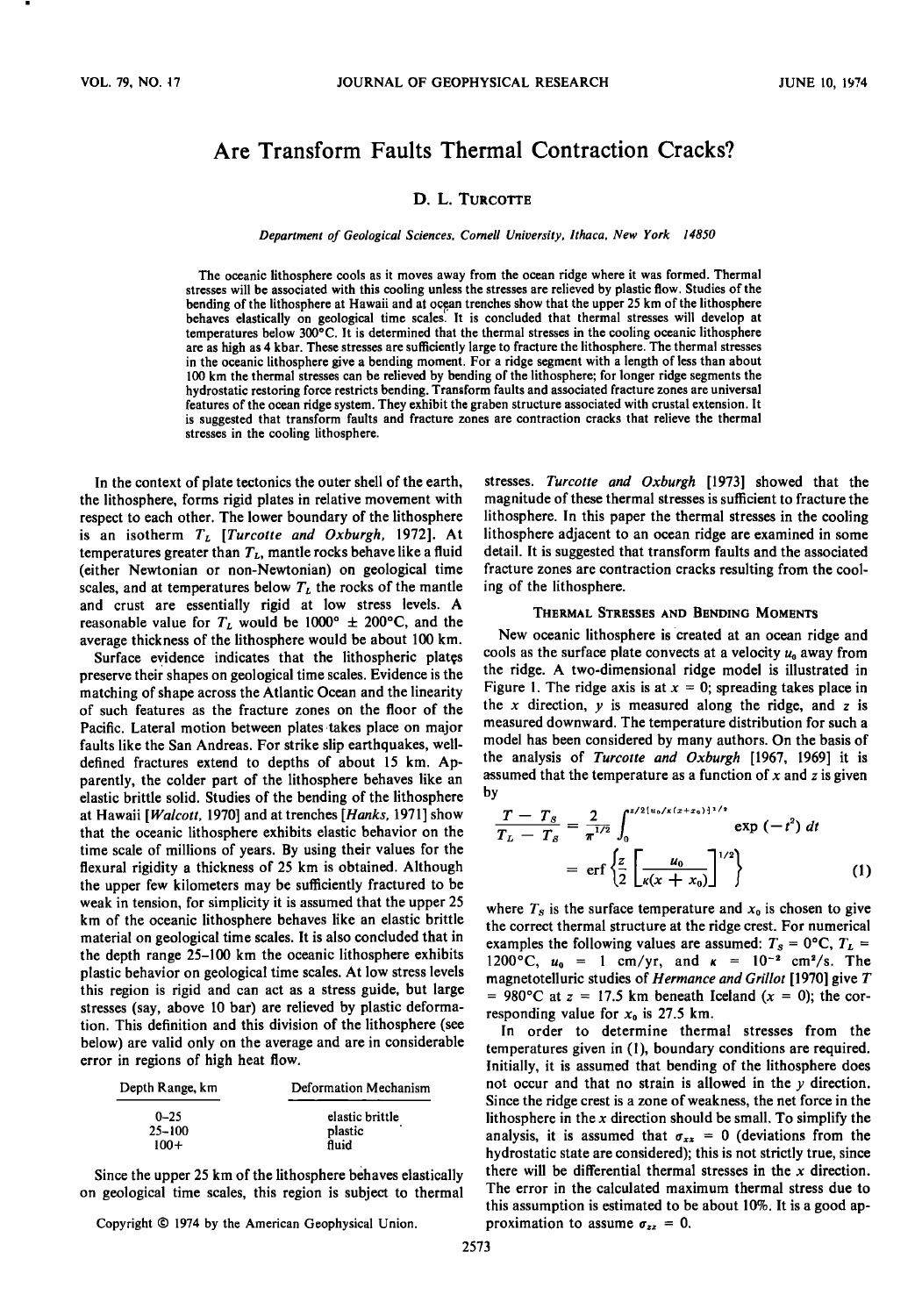

Fig. I. Model for the cooling lithosphere adjacent to an ocean ridge.

The temperature at the ridge crest is  $T_0(z)$ . As the lithosphere cools, the temperature is  $T(x, z)$ . The thermal stress in the  $y$  direction on the above assumption is given by

$$
\sigma_{yy} = \alpha_i E(T_0 - T) \tag{2}
$$

where  $\alpha_i$  is the coefficient of linear thermal expansion and *E* is Young's modulus. This relation is valid as long as the rocks of the lithosphere behave like an elastic material. If the thermal stresses are relieved by plastic flow, then (2) is not valid. The elastic behavior of the lithosphere can be used to determine the maximum temperature for which (2) is valid. Studies of the bending of the oceanic lithosphere at Hawaii *[Walcott.*  1970] and at ocean trenches *[Hanks.* 1971] give a flexural rigidity  $D = 2 \times 10^{30}$  dyn cm. By using the definition of the flexural rigidity,  $D = Eh^3/12(1 - v^2)$ , where v is Poisson's ratio and *h* is the thickness of the elastic plate; for  $E = 1.5 \times$  $10^{12}$  dyn/cm<sup>2</sup> and  $\nu = 0.25$ , the thickness h is 25 km. If it is assumed that the surface heat flow in these regions is near 1  $\mu$ cal/cm<sup>2</sup> s and  $k = 8 \times 10^{-5}$  cal/cm s °C, the temperature  $T_p$ at a depth of 25 km is 300°C.

We conclude that at temperatures below  $T_p = 300$ °C the lithosphere behaves elastically on time scales of millions of years but at higher temperatures plastic yielding takes place, thus relieving large elastic stresses. Thermal stresses can develop on geological time scales only at temperatures below  $T_p = 300$ °C, and (2) is valid in the range  $0 < T_0 < T_p$ . As the cooling lithosphere cools through the 300°C isotherm, thermal stresses will develop, and therefore

$$
\sigma_{yy} = \alpha_l E(T_p - T) \tag{3}
$$

if  $T < T_p < T_0$ . It is expected that the critical temperature  $T_p$ will be time dependent; for time scales of  $10<sup>8</sup>-10<sup>9</sup>$  yr the temperature may be somewhat less than 300°C. At the present time there are insufficient data to evaluate this time dependence. Since the time scale for the thickening of the thermal boundary layer near a ridge is similar to that considered by *Walcott* [1970] and *Hanks* [1971], the value  $T_p$  = 300°C should be applicable.

By using the temperature profile given in (1) it is found that  $T_0 = 300$ °C at  $z = 4.12$  km. At the ridge crest the lithosphere behaves elastically to this depth. This finding is also in good agreement with the maximum depth of ridge seismicity. In order to determine thermal stresses we require the coefficient of linear thermal expansion  $\alpha_i$  and Young's modulus E for the lithosphere. We assume that the lithosphere is made up of a basaltic crust with a thickness of 4.12 km and a pyrolite mantle *[Ringwood, 1966]*. For the basaltic crust we take  $\alpha_i = 0.7 \times$  $10^{-8}$  °C<sup>-1</sup> and  $E = 10^{12}$  dyn/cm<sup>2</sup> [Clark, 1966]. For the pyrolite mantle we take  $\alpha_l = 10^{-5} {}^{\circ}C^{-1}$  and  $E = 1.7 \times 10^{12}$  $\frac{dyn/cm^2}{}$ . Since the product  $\alpha_i E$  differs in the crust and the mantle, the lithosphere behaves like a bimetallic strip. Differential thermal stresses develop at the Moho.

The calculated thermal stresses are given in Figure 2 as a function of depth z for several values of *x.* Because of the assumption of no strain in the *y* direction, all thermal stresses are tensions. The thermal stress at the surface  $(z = 0)$  is zero, since the temperature remains constant. The thermal stress increases with depth in the crust. Because of the larger  $\alpha_i E$ product in the mantle the thermal stresses in the mantle are larger than those in the crust. The freezing-in of thermal stress in the mantle as the thermal boundary layer develops is clearly illustrated, and the thermal stress decreases with depth. Maximum thermal stresses of about 4 kbar develop. The maximum thermal stress as a function of *x* is given in Figure 3. The maximum thermal stress occurs at the depth where  $T_0 = T_p$ .

Also shown in Figure 2 is the hydrostatic pressure as a function of z. If it is postulated that a fracture will initiate when the tension stress exceeds the hydrostatic pressure, the fracture will be expected to initiate at the Moho 20 km from the ridge crest. From this point the fracture will propagate upward into the crust and downward into the mantle. Once it is initiated, it is expected that thermal stresses will continue to be relieved along the fracture zone.

The thermal stresses will generate a thermal bending moment on the lithosphere. The thermal bending moment per unit width is given by

$$
M_{th} = \int_0^{t} (\sigma_{yy} - \bar{\sigma}_{yy}) z \ dz \qquad (4)
$$

where  $\bar{\sigma}_{yy} = (1/z_t)\int_0^{z_t} \sigma_{yy} dz$ , where  $z_t$  is the thickness of the elastic part of the lithosphere, in which there are thermal stresses and  $\bar{\sigma}_{yy}$  is the mean value of the thermal stress in the lithosphere. If  $M_{th}$  is positive, the lithosphere will be depressed, and if  $M_{th}$  is negative, the lithosphere will be arched. The thermal bending moment is plotted against z in Figure 3. From  $x = 0$  to about 200 km the thermal bending moment is negative. The maximum tensile thermal stress is near the base of the elastic layer, and the tendency is to bend the lithosphere convex up. As the thermal boundary layer develops further, the maximum tensile thermal stress is near the top of the elastic layer, and the tendency is to bend the lithosphere concave up. It should be emphasized that no bending of the lithosphere has been allowed in determining the above thermal stresses and thermal bending moments.

If the thermal stresses are relieved by fracture, the net force



Fig. 2. Thermal stresses in the cooling lithosphere as a function of depth at several distances from the ridge crest.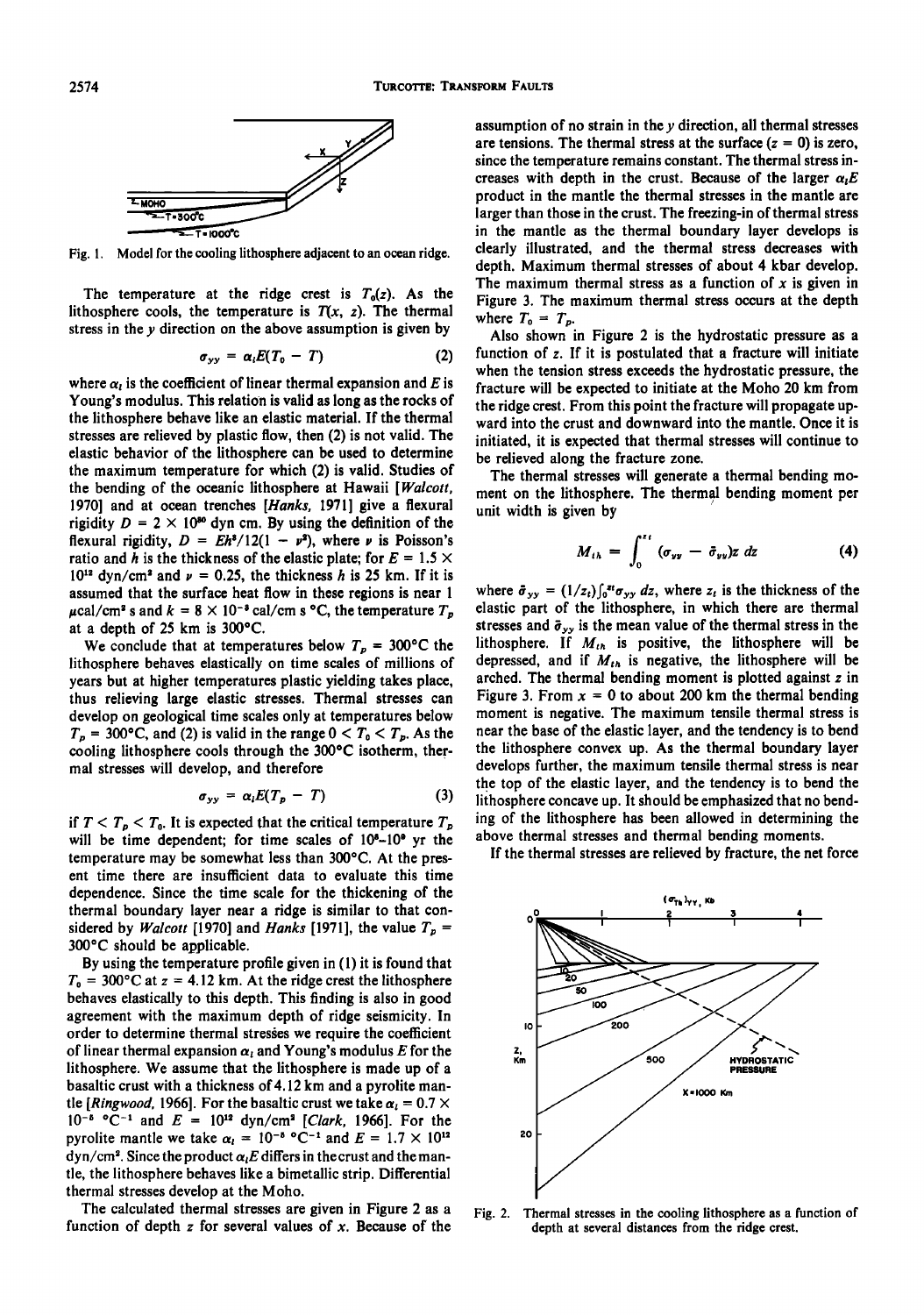

Fig. 3. Thermal bending moment and maximum thermal stress in the cooling lithosphere as a function of the distance from the ridge crest.

in the y direction will be zero:  $\bar{\sigma}_{yy} = 0$ . This will drive the upper part of the lithosphere into compression and is one of the explanations given by *Sykes and Sbar* [1973] for the observed predominance of compressive stresses in the oceanic lithosphere.

## BENDING OF THE LITHOSPHERE

Thermal bending stresses in the lithosphere may cause the lithosphere to bend. To consider this effect, it is necessary to allow a vertical displacement of the lithosphere *w.* It is assumed that the lithosphere is broken into a series of segments of length *l*. We will argue in the next section that the termination of each segment is a transform fault. To simplify the analysis, only thermal stresses in the y direction are considered, and variations of the thermal bending moment in the *x* direction are neglected; it is assumed that  $w = w(y)$ .

The bending of the lithosphere is restricted by a hydrostatic head *[Walcott.* 1970]. The vertical displacement of the lithosphere satisfies

$$
D d^4 w/dy^4 + (\rho - \rho_w)gw = 0 \qquad (5)
$$

where  $\rho_w$  is the density of water,  $\rho$  is the density of the lithosphere,  $g$  is the acceleration of gravity, and  $D$  is the flexural rigidity previously defined. Introducing the flexural parameter  $f = [4D/(\rho - \rho_w)g]^{1/4}$  into (5) gives

$$
d^4w/dy^4 + (4/f^4)w = 0 \tag{6}
$$

A number of boundary conditions could be applied at the edge of the ridge segment. A solution will be obtained for a



Fig. 4. Vertical displacement of the lithosphere due to a thermal bending moment  $M_{th} = -4.5 \times 10^{10}$  dyn for several lengths of the ridge segment.

 $\frac{1}{2}$ 

free edge; that is, the applied bending moment and sheaf stress at the edges of the plate are zero, so that  $D d^2w/dy^2 =$  $M_{th}$  and  $d^3w/dy^3 = 0$  at  $y = \pm l/2$ . The thermal bending moment enters the problem through the boundary conditions. Without the hydrostatic restoring force the plate would have a uniform curvature  $M_{th}/D$ . With the hydrostatic restoring force the solution of (6) for the vertical displacement is given by

$$
w = \frac{M_{th}j^2}{2D} \left[ \left( \frac{\cos l/2f \sinh l/2f + \sin l/2f \cosh l/2f}{\sin l/2f \cos l/2f + \sinh l/2f \cosh l/2f} \right) \right]
$$
  
\n
$$
-\sin \frac{y}{f} \sinh \frac{y}{f}
$$
  
\n
$$
+\left( \frac{\cos l/2f \sinh l/2f - \sin l/2f \cosh l/2f}{\sin l/2f \cos l/2f + \sinh l/2f \cosh l/2f} \right)
$$
  
\n
$$
-\cos \frac{y}{f} \cosh \frac{y}{f} \right]
$$
  
\n(7)

and the bending moment in the plate is given by

$$
M = M_{th} \left[ \left( \frac{\cos l/2f \sinh l/2f - \sin l/2f \cosh l/2f}{\sin l/2f \cos l/2f + \sinh l/2f \cosh l/2f} \right) \right]
$$
  

$$
\cdot \sin \frac{y}{f} \sinh \frac{y}{f}
$$
  

$$
- \left( \frac{\cos l/2f \sinh l/2f + \sin l/2f \cosh l/2f}{\sin l/2f \cos l/2f + \sinh l/2f \cosh l/2f} \right)
$$
  

$$
\cos \frac{y}{f} \cosh \frac{y}{f} + 1 \right]
$$
(8)

In the limit  $1/f \rightarrow 0$ ,  $w \rightarrow M_{th}y^2/2D$ , and  $M \rightarrow 0$ ; i.e., the plate bends freely and relieves the thermal bending moment.

As a particular example we consider the bending of the lithosphere 100 km from the ridge crest. The thermal bending moment is  $M_{th} = -4.5 \times 10^{10}$  dyn. The thickness of the elastic lithosphere is  $h = 8.9$  km,  $D = 8.5 \times 10^{28}$  dyn cm, and f  $=$  36 km. The vertical displacement of the plate w from (7) is given as a function of *y* in Figure 4 for  $l = 72$ , 144, and 216 km. The maximum vertical displacement is of the order of 40 m. The bending moment at the center of the ridge segment  $y$  $= 0$  from (8) is plotted against the length of the ridge segment *l* in Figure 5. For a length  $l = 72$  km the hydrostatic restoring force is unimportant, and the lithosphere is free to bend; the bending relieves the thermal stresses, so that the bending moment in the lithosphere is small. As the length of the ridge seg-



Fig. 5. Bending moment at the center of the ridge segment as a function of the length of the ridge segment.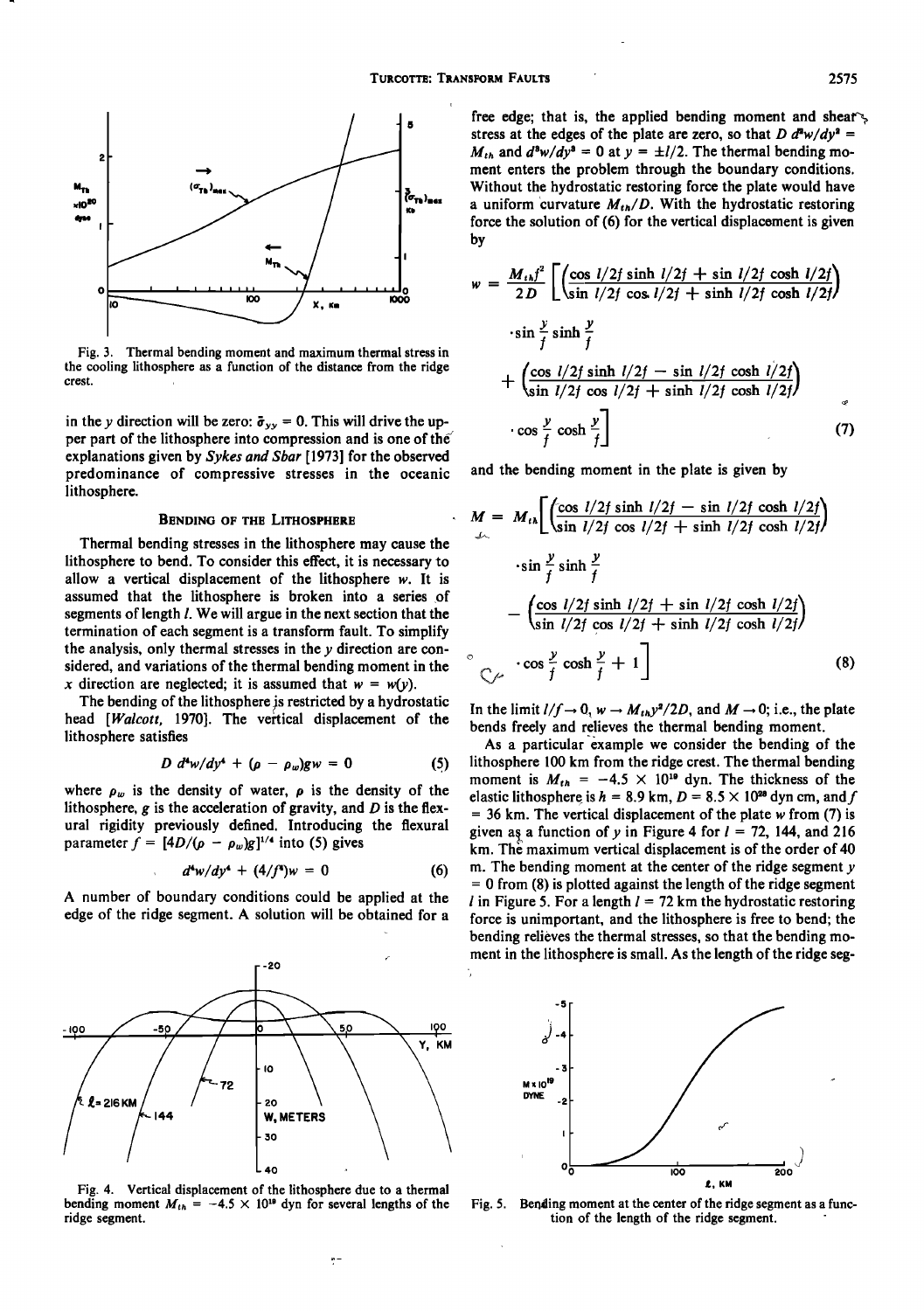ment is increased to  $l = 144$  and 216 km, the hydrostatic restoring force inhibits bending, and the bending moment in the elastic lithosphere increases.

Once a thermal fracture occurs, some of the thermal stress is relieved. Without bending, the near-surface region goes into compression with tension at depth. Ideally, the integrated thermal stress will be zero. However, the tensional stresses near the Moho may still be sufficient to cause thermal fractures. These tensional stresses can only be relieved by the bending of the lithosphere. Since bending can occur only for ridge segments shorter than about 100 km, the spacing of the tension fractures should be between 100 and 200 km. This interval is in good agreement with the spacing between transform faults, as will be discussed in the next section.

## TRANSFORM FAULTS

The role of transform faults in offsetting segments of the ocean ridge system was first suggested by *Wilson* [1965]. It is generally accepted that the major fracture zones of the ocean basins are extensions of these transform faults. Although topography and seismicity can be used to locate transform faults, offsets in magnetic anomalies seem to be the best evidence for the presence of transform faults and associated fracture zones.

By using the worldwide studies of magnetic anomalies the length of ridge segments as a function of offset is given in Figure 6. There are clearly two types of ridge segments: type I, where the offsets at the end of the ridge segment tend in the same direction (Figure 7, top), and type 2, where the offsets tend in opposite directions (Figure 7, bottom). There seems to be little correlation between the length of the segment and the offset. Transform faults seem to be a universal feature of the ocean ridge system. In Figure 8 the distribution of ridge segment lengths is given. Most ridge segments have a length between 50 and 200 km; the mean length of a ridge segment is 250 km. There is no clear distinction between type 1 and type 2 transforms. The length of the segments appears to be independent of whether spreading is nearly normal to the ridge trend (thus favoring type 2 ridge segments) or is oblique to the ridge trend (thus favoring type 1 ridge segments). Since transforms with small offsets are difficult to discover, the mean length will certainly decrease as more accurate studies of magnetic anomalies and other means of identifying transform faults become available. It should be noted that transform faults are also observed in convection in lava pools *[Duffield,* 1972] and in laboratory experiments using wax *[Oldenburg and Brune, 1972].* 

Several suggestions for the cause of transform faults have been made. A number of authors *[Menard and Atwater, 1968,* 







Fig. 7. Two types of ridge-transform segments; the double line represents the ridge segment, the solid line represents the transform fault, and the double dashed line represents the fracture zone.

*1969; Van Andel et al.,* 1969, 1971] associate transform faults with small changes in spreading direction. This suggestion does not seem to be consistent with the observation that transform faults are a universal feature of ocean ridge systems. *Lachenbruch and Thompson* [1972] have suggested that the ridge-transform system reduces the resistance to sea floor spreading and it, rather than oblique ridges, is therefore observed. There is no reason to believe that such a minimumresistance principle is applicable to a nonlinear process like sea floor spreading. However, more importantly, this explanation is not applicable to ridges where spreading is normal to the ridge axis; observations indicate that transform faults are present in these regions also.

Since transform faults are associated with the formation of a solid elastic layer due to the cooling of a nonelastic 'fluid,' it is expected that thermal contraction cracks will be present. This explains the distribution of transform faults throughout the worldwide ridge system and also their presence in lava convection and in laboratory studies using wax. The analysis given in this paper shows that the expected thermal stresses are sufficient to cause contraction fracturing of the lithosphere. The analysis of the bending of the lithosphere shows that bending can relieve thermal stresses for ridge segments shorter than about 100 km.

Thermal contraction also explains the structural features of transform faults. Transform faults have a rift valley character; the sides appear to have rifted apart *[Collette and Rutten,*  1972]. As the ridge segment thermally contracts through cooling, the gap appears at the transform fault. For a 150-km ridge segment and a  $\Delta T$  of 200°C an extension of about 300 m would be expected across the transform.

Clearly, the analysis given in this paper does not explain all the aspects of the ridge-transform system. A complete